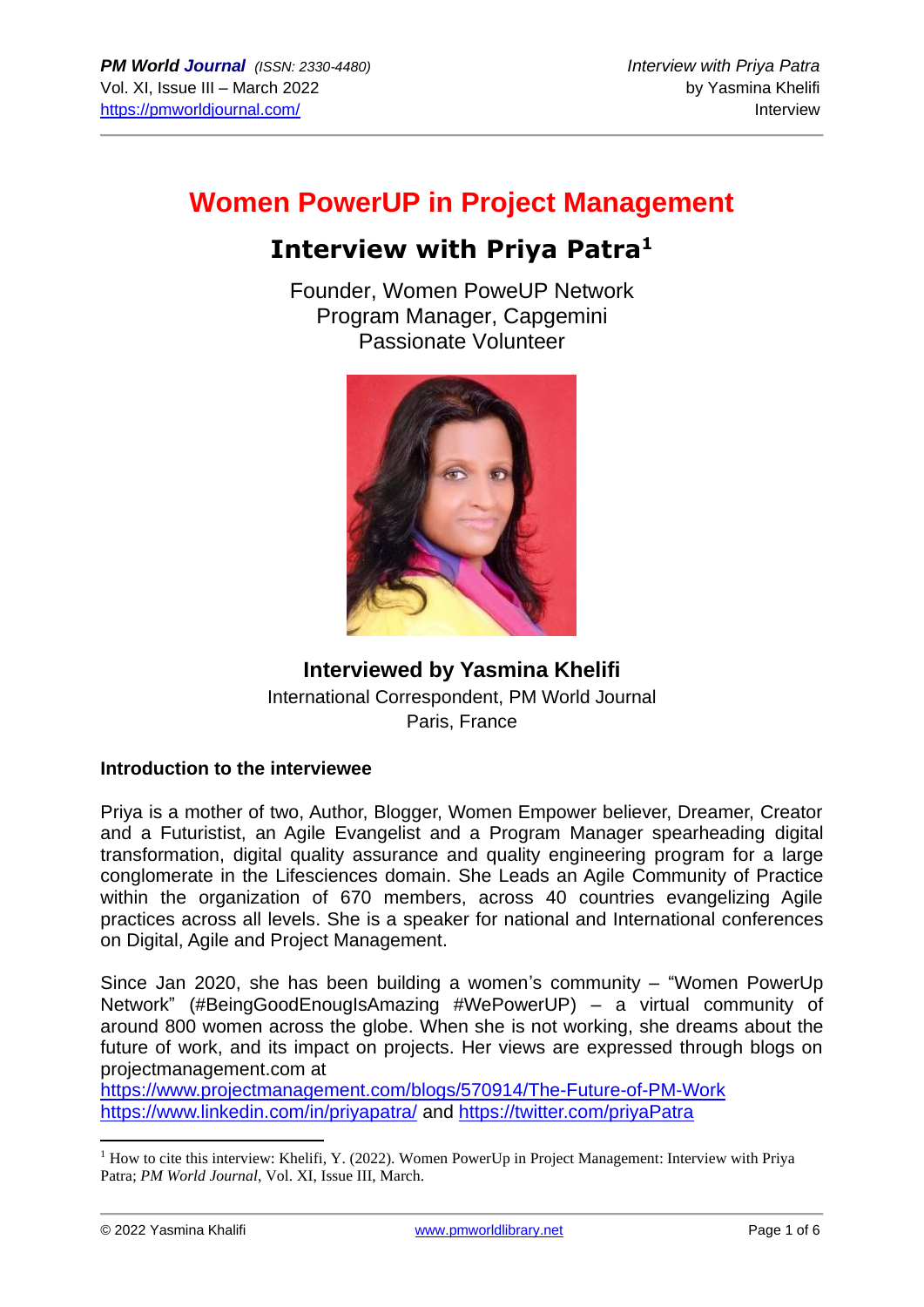# **Interview**

**Q1:** First of all, thank you for accepting an interview request from PMWJ. You created the PMI Chapter Xchange initiative. Why did you create it? What are the aims?

**Priya Patra (Patra)**: Thank you for inviting me for the interview Yasmina.

Let me give you a brief on PMI ChapterXchange

PMI chapter Xchange initiative is about Collaboration - A virtual collaboration platform for chapter leaders and members to connect, collaborate and co-create. Co-creating events to bring diverse perspectives to our chapter members, spurring networking and collaboration opportunities. Our vision is to Evangelize cross chapter collaboration & encourage cultural diversity

As we speak today, we have 24 chapters on this platform and many more supporting chapters.

#### **Q2:** How does this PMI Chapter Xchange work?

**Patra**: On a high level, PMI Chapter Xchange is a virtual collaboration platform for chapters to connect, collaborate and cocreate. We cocreate events, insight Xchange knowledge nuggets every month. Every event is a four-week project, with a collaborative strategy to

- a. Select topics that resonate with our members
- b. Identify SMEs from diverse domains
- c. Drive participation
- d. Provide a unique experience to our members
- c. Retrospection for continuous improvements

The event and the Insight Xchange nugget are just an outcome of this amazing journey of four weeks of connecting, collaborating and co-creating. It is the journey that made it so special.

**Q3:** Could you share some data? The frequency of meetings, the number of chapters that take part?

**Patra**: PMI Chapter Xchange as of now is a global virtual collaboration of 24 PMI Chapters across the globe. We have around 4 chapters from each of the 5 continents Asia, Europe, North America, Africa. 2 chapters from Latin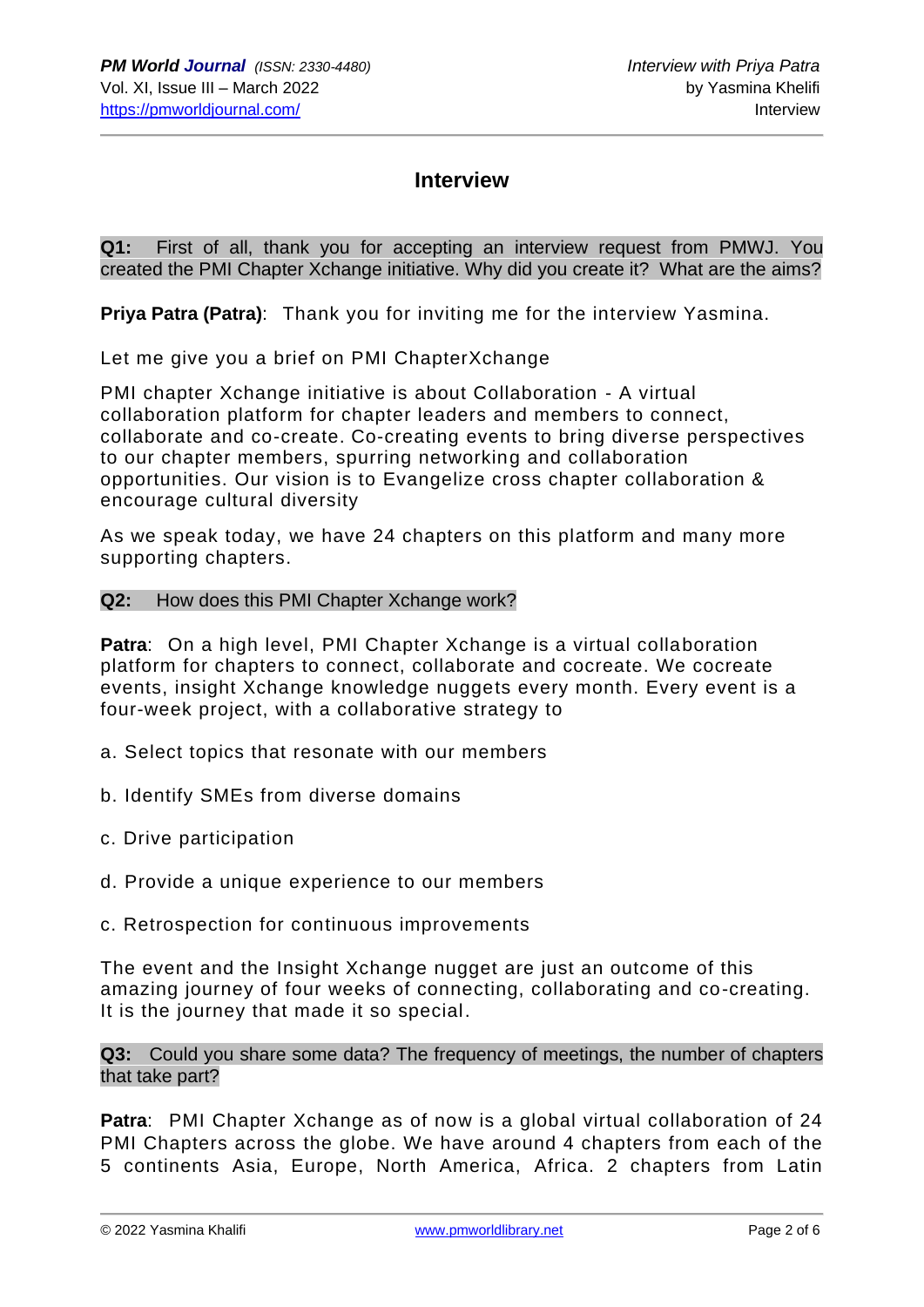America. We just onboarded our first middle east chapter – PMI UAE chapter this year as well.

We are a global virtual team, so most of our communications are through virtual collaboration tools. Our team meets every Wednesday 9:30 pm IST to retrospect for continuous improvements.

**Q4** 2022 marks the second anniversary of Women PowerUP Network Program. How did you come up with this idea?

**Patra**: I have been a just "good enough" person all through out my life. And I always looked up to experts always hoping to connect with them, learn from them, mentored by then. I always sought a platform where I would get all these. I was fortunate to get connected to some amazing women leaders through social media, who influenced my life tremendously, but I do realize that the same may not be true for many women in this world today.

So in 2020, I met up with 6 other women in a café in Mumbai to brainstorm and visually think how this platform would look. Thus the Women PowerUP Network was conceived.

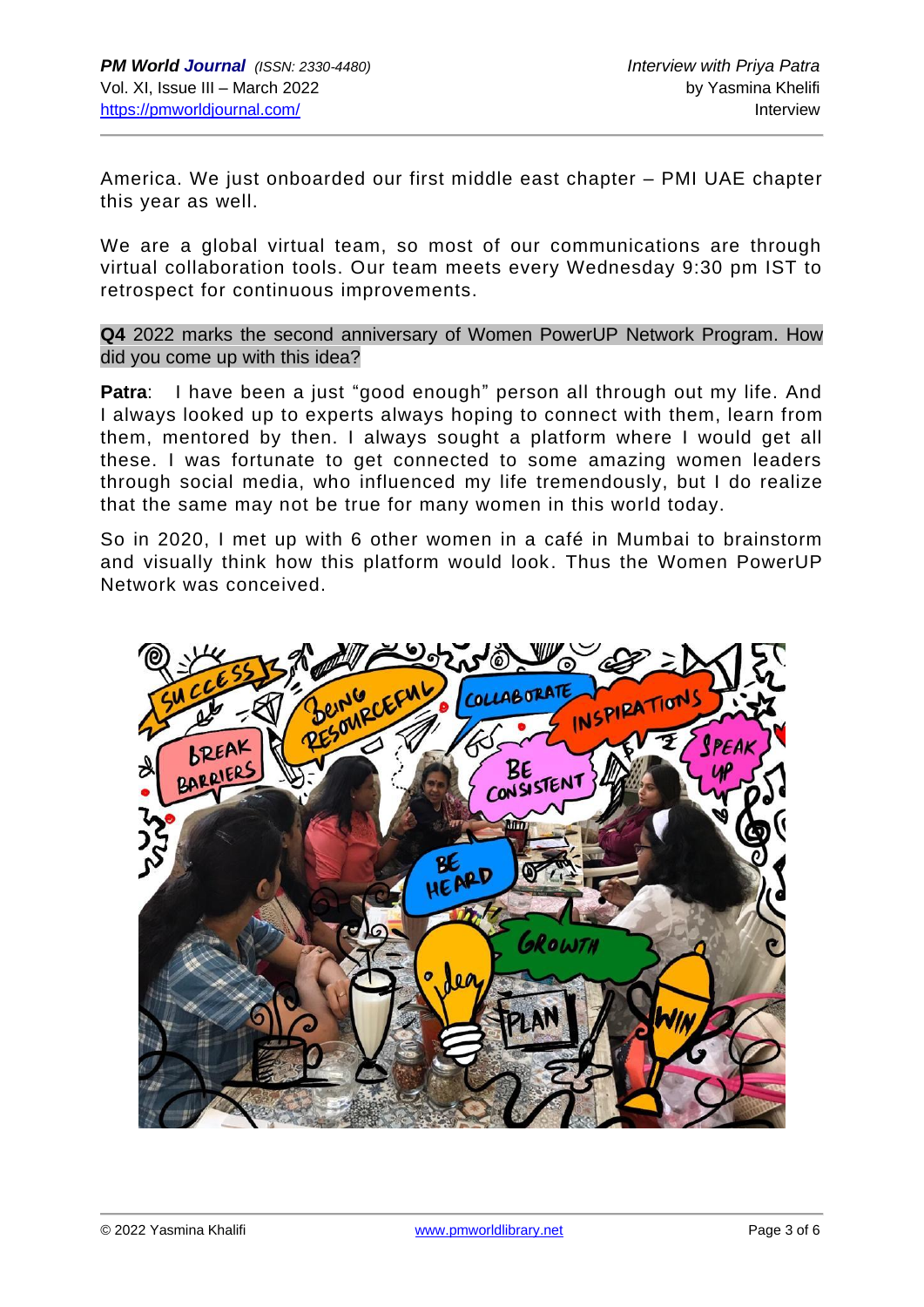#### **Q5:** How have you developed this network?

**Patra:** The Network started as a small community of local women leaders in Mumbai on Jan 26, 2020. But then we all know what happened March 2020 onwards. The entire world went into lockdown. We took advantage of the virtual world to expand our network across geographical boundaries, connecting once a month for our month webinars with inspiring women leaders.

We are constantly in touch sharing job opportunities, skill development avenues through our Facebook, linkedIn and Whatsapp groups. Today we have 800 women from across the world in this network**.**

#### **Q6:** What do you plan for 2022 for this network?

**Patra**: For 2022, we plan to strengthen our presence in Africa and Europe regions. We plan to continue with our monthly connects on skill development webinars and aligned to our values Power each other up #wepowerUP.

## **Q7:** There are not many women in project management. How do you explain this situation?

**Patra**: For me the challenge comes from within. We women believe we can do better and wait for perfection, sometimes we don't step up to showcase our capabilities enough in the workplace, thereby losing out on opportunities. I believe the barrier lies within.

#### **Q8:** What shall be done to improve the situation?

Patra: I believe we should start early, we women leaders can groom, kindle the passion in young women in colleges or universities through mentoring and guidance.

This is one of our goals in WeMentor – Mentoring initiative of Women PowerUP Network. As of now WeMentor focusses on mentoring women leaders to achieve their goals.

In the workplace we need to ensure we take care of our unconscious bias and provide equal opportunities to all.

### **Q9:** You have created two communities: Why? What do communities bring to leaders nowadays?

**Patra**: Communities in my opinion are excellent opportunities for peerpeer learning. Communities can connect to real people, working on real projects on the ground and thereby spurring learning opportunities from real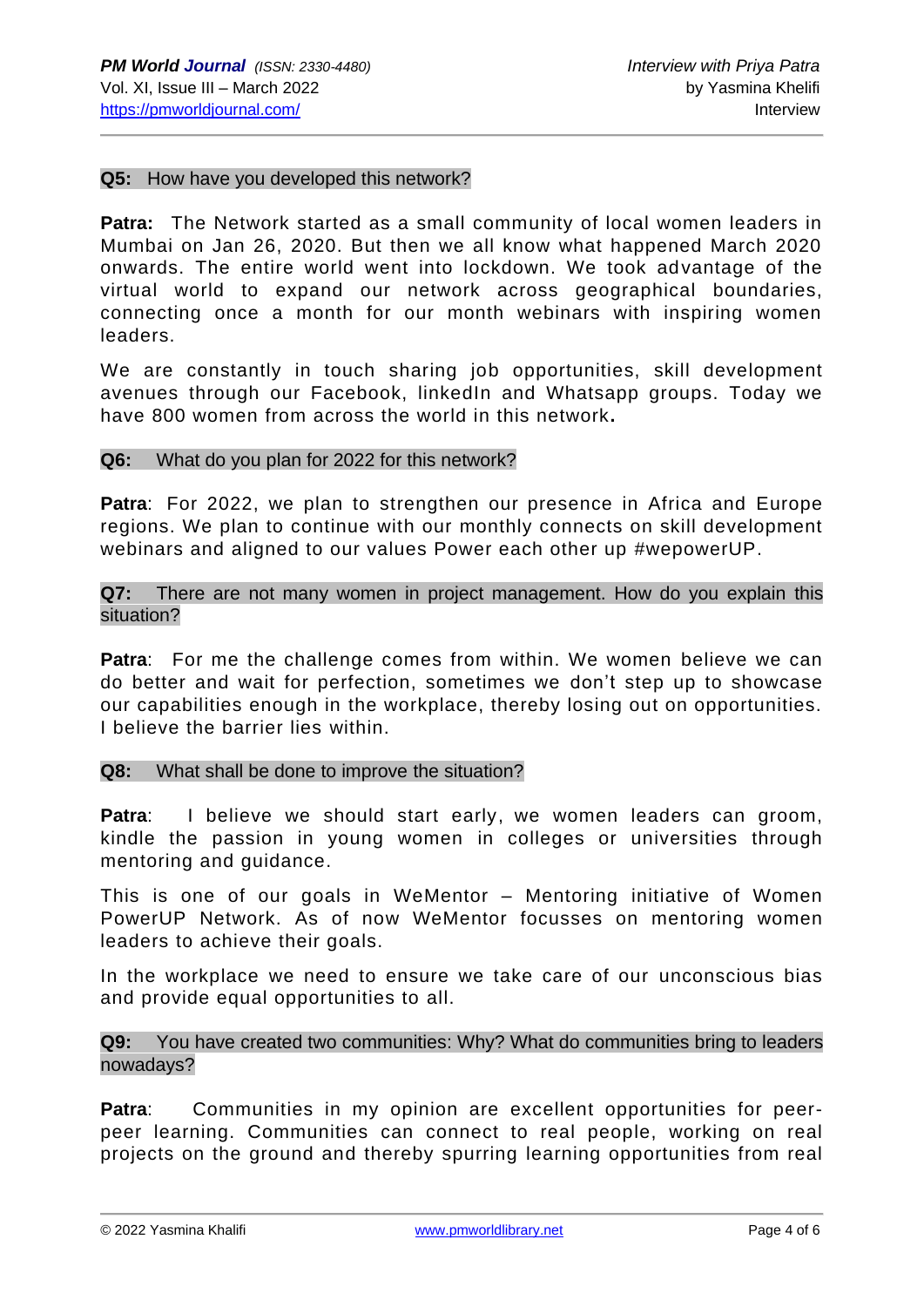life experience. And with virtual communities which transcends across boundaries, leaders can improve their cultural intelligence, which is so important nowadays, where our teams have become, global, dispersed and virtual.

**Q10:** You are a passionate volunteer (pro bono). What does volunteering bring you? Or to leaders?

**Patra:** Volunteering has changed my life. I am true proponent of the word 'Volunesia'; meaning- a moment when you forget that you're volunteering to help change lives, because it's changing yours.

Volunteering with PMI has helped me to connect with people across the globe and an opportunity to share my expertise and experience with them I love giving back to the community and I truly believe what you give will come back.

I am open to new ideas and diverse perspectives, and I believe volunteering provides opportunity for the same to build innovative solutions

### **Q10:** What do you wish/foresee for 2022 in the project management world?

**Patra:** Project Management in 2022 and beyond in my opinion can be summarized as "Being Human in a hybrid world"